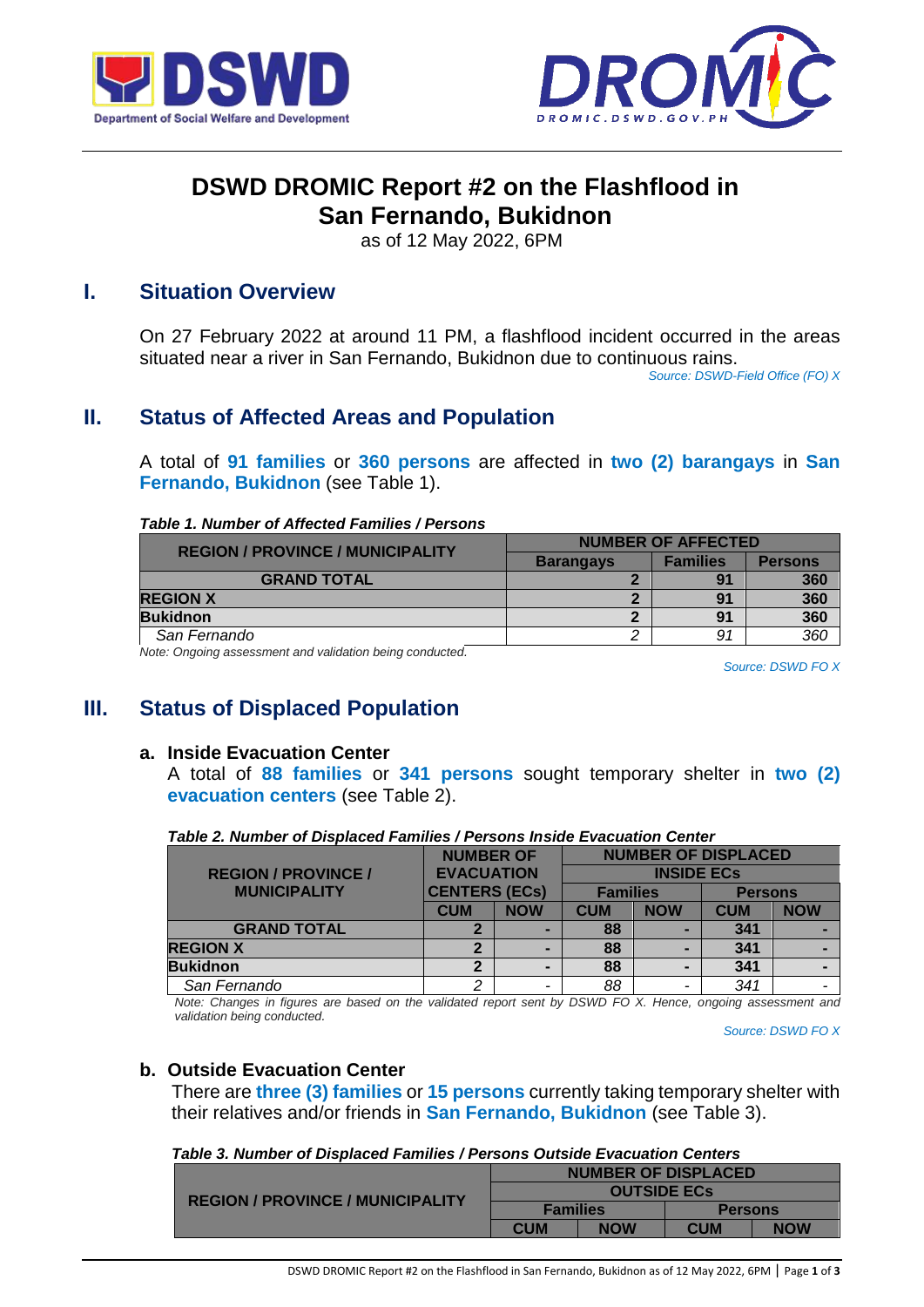



| <b>GRAND TOTAL</b> |  |    |  |
|--------------------|--|----|--|
| <b>REGION X</b>    |  |    |  |
| <b>Bukidnon</b>    |  |    |  |
| San Fernando       |  | 15 |  |

*Note: Ongoing assessment and validation being conducted.*

*Source: DSWD FO X*

### **c. Total Displaced Population**

There are **three (3) families** or **15 persons** temporarily staying either in evacuation centers or with their relatives and/or friends in **San Fernando, Bukidnon** (see Table 4).

#### *Table 4. Total Number of Displaced Families / Persons*

|                                         | <b>TOTAL DISPLACED SERVED</b> |            |                      |            |  |
|-----------------------------------------|-------------------------------|------------|----------------------|------------|--|
| <b>REGION / PROVINCE / MUNICIPALITY</b> | <b>Families</b>               |            | <b>Persons</b>       |            |  |
|                                         | <b>Total Families</b>         |            | <b>Total Persons</b> |            |  |
|                                         | <b>CUM</b>                    | <b>NOW</b> | <b>CUM</b>           | <b>NOW</b> |  |
| <b>GRAND TOTAL</b>                      | 91                            |            | 356                  |            |  |
| <b>REGION X</b>                         | 91                            |            | 356                  |            |  |
| <b>Bukidnon</b>                         | 91                            |            | 356                  |            |  |
| San Fernando                            | 91                            | ≏          | 356                  |            |  |

*Note: Ongoing assessment and validation being conducted.*

*Source: DSWD-FO X*

## **IV. Damaged Houses**

A total of **three (3) houses** were **totally damaged** in **San Fernando, Bukidnon** (see Table 5).

#### *Table 5. Number of Damaged Houses*

| <b>REGION / PROVINCE / MUNICIPALITY</b> |       | <b>NO. OF DAMAGED HOUSES</b> |                  |  |  |
|-----------------------------------------|-------|------------------------------|------------------|--|--|
|                                         | Total | Totallv                      | <b>Partially</b> |  |  |
| <b>GRAND TOTAL</b>                      |       |                              |                  |  |  |
| <b>REGION X</b>                         |       |                              |                  |  |  |
| <b>Bukidnon</b>                         |       |                              |                  |  |  |
| San Fernando                            |       |                              |                  |  |  |

*Note: Ongoing assessment and validation being conducted.*

*Source: DSWD-FO X*

# **V. Cost of Humanitarian Assistance Provided**

A total of **₱373,779.35** worth of assistance was provided to the affected families; of which, **₱338,779.35** from the **DSWD**, and **₱35,000.00** was provided by the **Local Government Units (LGUs)** (see Table 6).

|                                         | <b>COST OF ASSISTANCE</b> |           |  |                    |              |  |  |  |
|-----------------------------------------|---------------------------|-----------|--|--------------------|--------------|--|--|--|
| <b>REGION / PROVINCE / MUNICIPALITY</b> | <b>DSWD</b><br><b>LGU</b> |           |  | <b>NGOS OTHERS</b> | <b>GRAND</b> |  |  |  |
|                                         |                           |           |  | <b>TOTAL</b>       |              |  |  |  |
| <b>GRAND TOTAL</b>                      | 338,779.35                | 35,000.00 |  |                    | 373,779.35   |  |  |  |
| <b>REGION X</b>                         | 338,779.35                | 35,000.00 |  |                    | 373,779.35   |  |  |  |
| <b>Bukidnon</b>                         | 338,779.35                | 35,000.00 |  |                    | 373,779.35   |  |  |  |
| San Fernando                            | 338,779.35                | 35,000.00 |  |                    | 373,779.35   |  |  |  |
|                                         |                           |           |  | $\sim$             |              |  |  |  |

### *Table 6. Cost of Assistance Provided to Affected Families / Persons*

*Source: DSWD-FO X*